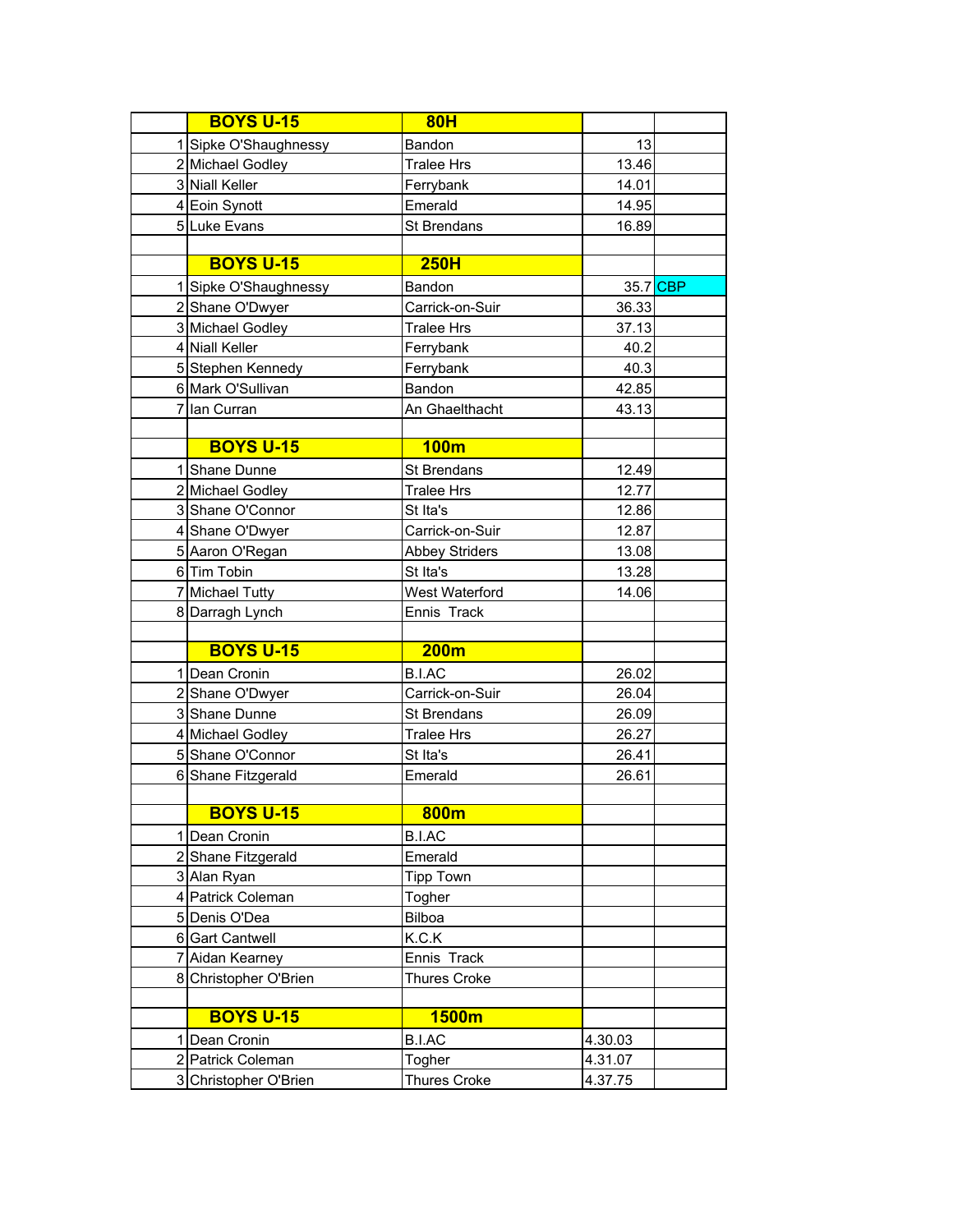|    | 4 Alan Ryan             | <b>Tipp Town</b>   | 4.41.36   |
|----|-------------------------|--------------------|-----------|
|    | 5 Aidan Kearney         | Ennis Track        | 4.43.59   |
|    | 6 Gart Cantwell         | K.C.K              | 4.50.45   |
|    | 7 Jamie Moloney         | Templemore         |           |
|    | 8 Kevin Chesser         | Ennis Track        |           |
|    |                         |                    |           |
|    | <b>BOYS U-15</b>        | 2000m WALK         |           |
|    | 1 Eoin O'Muircheartaigh | Lios Tuathail      | 11.56.26  |
|    | 2 Robert O'Neill        | Togher             | 12.19.09  |
|    |                         |                    |           |
|    | <b>BOYS U-15</b>        | <u>L.J</u>         |           |
|    | 1 Michael Godley        | <b>Tralee Hrs</b>  | 5.36      |
|    | 2 Shane O'Dwyer         | Carrick-on-Suir    | 5.14      |
|    | 3 Sipke O'Shaughnessy   | Bandon             | 5.09      |
|    | 4 Shane O'Connor        | St Ita's           | 5.06      |
|    | 5 Shane Dunne           | St Brendans        | 5.01      |
|    | 6 Dean Cronin           | <b>B.I.AC</b>      | 4.96      |
|    | 7 Stephen Kennedy       | Ferrybank          | 4.68      |
|    | 8 Niall Keller          | Ferrybank          | 4.32      |
|    | 9 Mark O'Reilly         | Ennis Track        | 4.27      |
|    | 10 Luke Evans           | <b>St Brendans</b> | 3.83      |
|    | 11 Philip McCormack     | Clonmel            | 3.64      |
|    | 12 Darragh O'Riordan    | West Waterford     | 3.56      |
|    | 13 Finnan Tobin         | Carbery Hrs        | 3.49      |
|    | 14 Edmund Morrissey     | Clonmel            | 3.2       |
|    |                         |                    |           |
|    | <b>BOYS U-15</b>        | H.J                |           |
|    | 1 Shane O'Dwyer         | Carrick-on-Suir    | 1.58      |
|    | 2 Diarmuid O'Connell    | St Ita's           | 1.55      |
|    | 3 Michael Godley        | <b>Tralee Hrs</b>  | 1.5       |
| J4 | Patrick Brislane        | St Ita's           | 1.5       |
| J4 | Declan Rogers           | <b>Tipp Town</b>   | 1.5       |
|    | 6 Karl Daly             | Gneeveguilla       | 1.5       |
|    | 7 Patrick McSweeney     | Bandon             | 1.5       |
|    | 8 Mark Sugrue           | Bandon             | NΗ        |
|    |                         |                    |           |
|    | <b>BOYS U-15</b>        | <b>T.J</b>         |           |
|    | Shane O'Dwyer           | Carrick-on-Suir    | 10.49     |
|    | 2 Jason Mullins         | <b>IND</b>         | 10.01     |
|    | 3 Niall Keller          | Ferrybank          | 9.96      |
|    | 4 Stephen Kennedy       | Ferrybank          | 9.13      |
|    |                         |                    |           |
|    | <b>BOYS U-15</b>        | P.V                |           |
| 11 | Mark Dineen             | St Brendans        | 1.8       |
|    | Luke Evans              | St Brendans        | <b>NH</b> |
|    | Ray Dineen              | St Brendans        | <b>NH</b> |
|    |                         |                    |           |
|    | <b>BOYS U-15</b>        | <b>SHOT</b>        |           |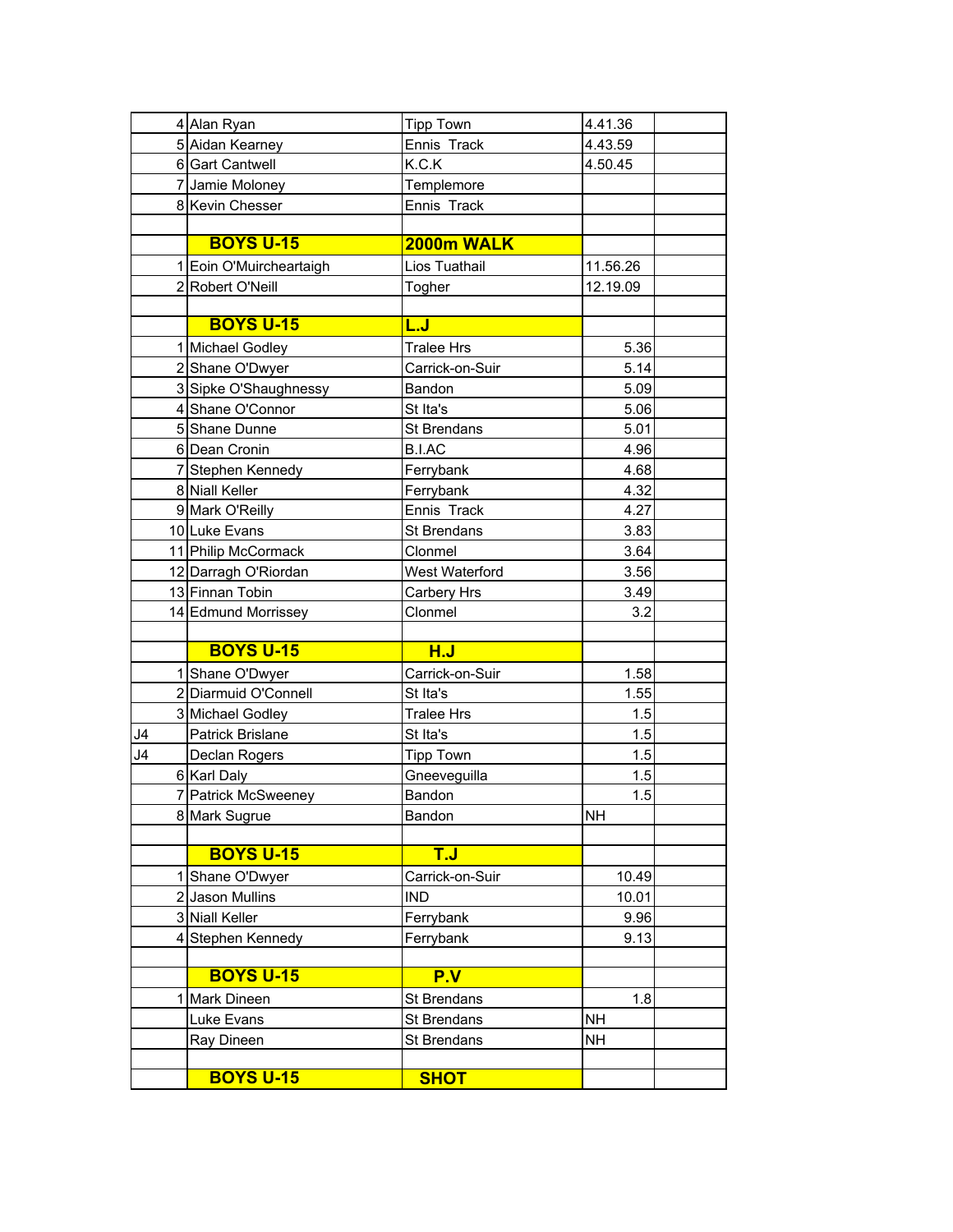|                | 1 Patrick McSweeney  | Bandon            | 13.04      |  |
|----------------|----------------------|-------------------|------------|--|
|                | 2 Jason Mullins      | <b>IND</b>        | 12.39      |  |
|                | 3 Sean McCarthy      | An Riocht         | 12.2       |  |
|                | 4 Mark Sugrue        | Bandon            | 11.27      |  |
|                | 5 Shane O'Connor     | St Ita's          | 11         |  |
|                | 6 Greg Campbell      | Ballincollig      | 10.09      |  |
|                | 7 Darragh Jones      | Farranfore M.V.   | 9.74       |  |
|                | 8 Philip McCormack   | Clonmel           | 8.65       |  |
|                | 9 Ray Dineen         | St Brendans       | 7.44       |  |
|                | 10 Diarmuid Hallahan | Midleton          | N.T        |  |
|                |                      |                   |            |  |
|                | <b>BOYS U-15</b>     | <b>DISCUS</b>     |            |  |
|                | 1 Mark Sugrue        | Bandon            | 31.86      |  |
|                | 2 Jason Mullins      | <b>IND</b>        | 31.32      |  |
|                | 3 Darragh Jones      | Farranfore M.V.   | 31.26      |  |
|                | 4 Sean McCarthy      | An Riocht         | 30.56      |  |
|                | 5 Patrick McSweeney  | Bandon            | 26.98      |  |
|                | 6 Diarmuid Hallahan  | Midleton          | 25.16      |  |
|                | 7 Tadgt O'Donovan    | Bandon            | 24.35      |  |
|                | 8 Mark O'Sullivan    | Bandon            | 23.52      |  |
|                |                      |                   |            |  |
|                | <b>BOYS U-15</b>     | <b>JAVELIN</b>    |            |  |
|                | 1 Jaco Oosthuysen    | Clonmel           | 46.5 CBP   |  |
|                | 2 Shane O'Connor     | St Ita's          | 35.5       |  |
|                |                      |                   |            |  |
|                | 3 Mark Sugrue        | Bandon            | 33.82      |  |
|                | 4 Patrick Coleman    | Togher            | 29.25      |  |
|                | 5 Darragh Jones      | Farranfore M.V.   | 27.17      |  |
|                | 6 Mark O'Sullivan    | Bandon            | 25.18      |  |
|                | 7 Michael Tutty      | West Waterford    | 21.28      |  |
|                | 8 Stephen Kennedy    | Ferrybank         | 18.68      |  |
|                | 9 Sean Archer        | K.C.K             | 16.38      |  |
|                | Philip McCormack     | Clonmel           | <b>NT</b>  |  |
|                | Philippe Barnet      | <b>Tralee Hrs</b> | <b>NT</b>  |  |
|                |                      |                   |            |  |
|                | <b>BOYS U-15</b>     | <b>Hammer</b>     |            |  |
| $1\vert$       | <b>Jason Mullins</b> | <b>IND</b>        | 31.58      |  |
|                | 2 Tadgt O'Donovan    | Bandon            | 27.93      |  |
|                | 3 Diarmuid Hallahan  | Midleton          | 25.47      |  |
|                | 4 Patrick McSweeney  | Bandon            | 24.55      |  |
|                |                      |                   |            |  |
|                | <b>BOYS U-15</b>     | RELAY 4x100m      |            |  |
| 1              |                      | St Ita's          | 50.56 CBP= |  |
| $\overline{2}$ |                      | K.C.K             | 52.35      |  |
| 3              |                      | St Brendans       | 54.29      |  |
| 4              |                      | Ferrybank         | 54.62      |  |
| $\overline{5}$ |                      | Bandon            | 55.34      |  |
|                |                      |                   |            |  |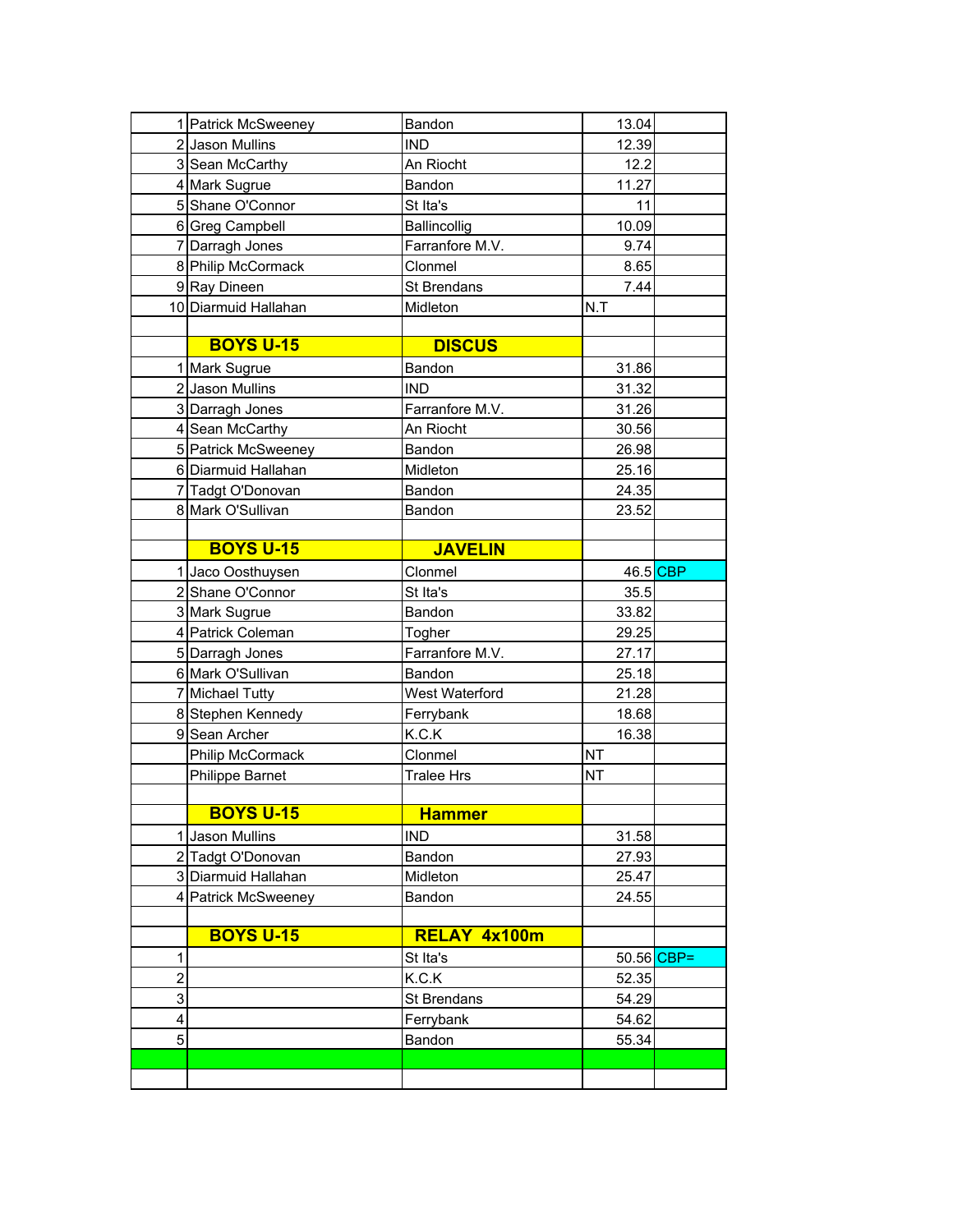|    | <b>BOYS U-16</b>     | <b>100H</b>          |         |          |
|----|----------------------|----------------------|---------|----------|
|    | 1 Edmond O'Halloran  | Leevale              | 14.47   |          |
|    | 2 Patrick Maher      | Leevale              | 14.49   |          |
|    | 3 Stephen Murphy     | Ferrybank            | 15.62   |          |
|    | 4 Diarmuid Hickey    | R/Kinsale            | 16.88   |          |
|    | 5 Thomas Barr        | Ferrybank            | 16.99   |          |
|    | 6 Shane Prout        | Coolquill            | 18.84   |          |
|    |                      |                      |         |          |
|    | <b>BOYS U-16</b>     | 250H                 |         |          |
|    | 1 Patrick Maher      | Leevale              | 34.21   |          |
|    | 2 Edmond O'Halloran  | Leevale              | 34.56   |          |
|    | 3 Stephen Murphy     | Ferrybank            | 34.75   |          |
|    | 4 Danny O'Connor     | <b>Tralee Hrs</b>    | 36.37   |          |
|    | 5 Shane Prout        | Coolquill            | 36.59   |          |
|    | 6 Jamie Barry        | Lios Tuathail        | 37.63   |          |
|    | 7 Diarmuid Hickey    | R/Kinsale            |         |          |
|    |                      |                      |         |          |
|    | <b>BOYS U-16</b>     | 100m                 |         |          |
|    | 1 Nathan Jeje        | Dooneen              |         | 11.6 CBP |
|    | 2 Patrick Maher      | Leevale              | 12.22   |          |
|    | 3 Jamie Byrne        | <b>Tralee Hrs</b>    | 12.25   |          |
|    | 4 Fintan Walsh       | Dooneen              | 12.34   |          |
|    | 5 Bryan Murphy       | Lios Tuathail        | 12.42   |          |
|    | 6 Padraig Whelan     | Lios Tuathail        | 12.45   |          |
|    | 7 David Culhane      | Lios Tuathail        | 12.48   |          |
|    | 8 Edmond O'Halloran  | Leevale              | 12.53   |          |
|    |                      |                      |         |          |
|    | <b>BOYS U-16</b>     | <b>200m</b>          |         |          |
|    | 1 Nathan Jeje        | Dooneen              | 24.16   |          |
|    | 2 Patrick Maher      | Leevale              | 24.52   |          |
|    | 3 Padraig Whelan     | Lios Tuathail        | 24.54   |          |
|    | 4 Fintan Walsh       | Dooneen              | 24.96   |          |
|    | 5 Edmond O'Halloran  | Leevale              | 25.25   |          |
|    | 6 Stephen Murphy     | Ferrybank            | 25.33   |          |
|    | 7 Padraig Sheehan    | Bandon               | 25.77   |          |
|    |                      |                      |         |          |
|    | <b>BOYS U-16</b>     | 800m                 |         |          |
|    | 1 Liam Markham       | St Marys CL          | 2.01.83 |          |
|    | 2 Michael O'Sullivan | <b>West Muskerry</b> | 2.02.22 |          |
|    | 3 Thomas Roantree    | Carrick-on-Suir      | 2.28.11 |          |
|    | 4 Sean Curtin        | Gneeveguilla         | 2.28.16 |          |
|    | <b>BOYS U-16</b>     |                      |         |          |
|    |                      | 1500m                |         |          |
| 11 | Shane Quinn          | Ferrybank            | 4.07.57 |          |
|    | 2 Liam Markham       | St Marys CL          | 4.11.48 |          |
|    | 3 Michael O'Sullivan | West Muskerry        | 4.20.41 |          |
|    | 4 John Harrington    | <b>Bantry</b>        | 4.27.19 |          |
|    | 5 Cathal O'Connor    | Dooneen              | 4.30.11 |          |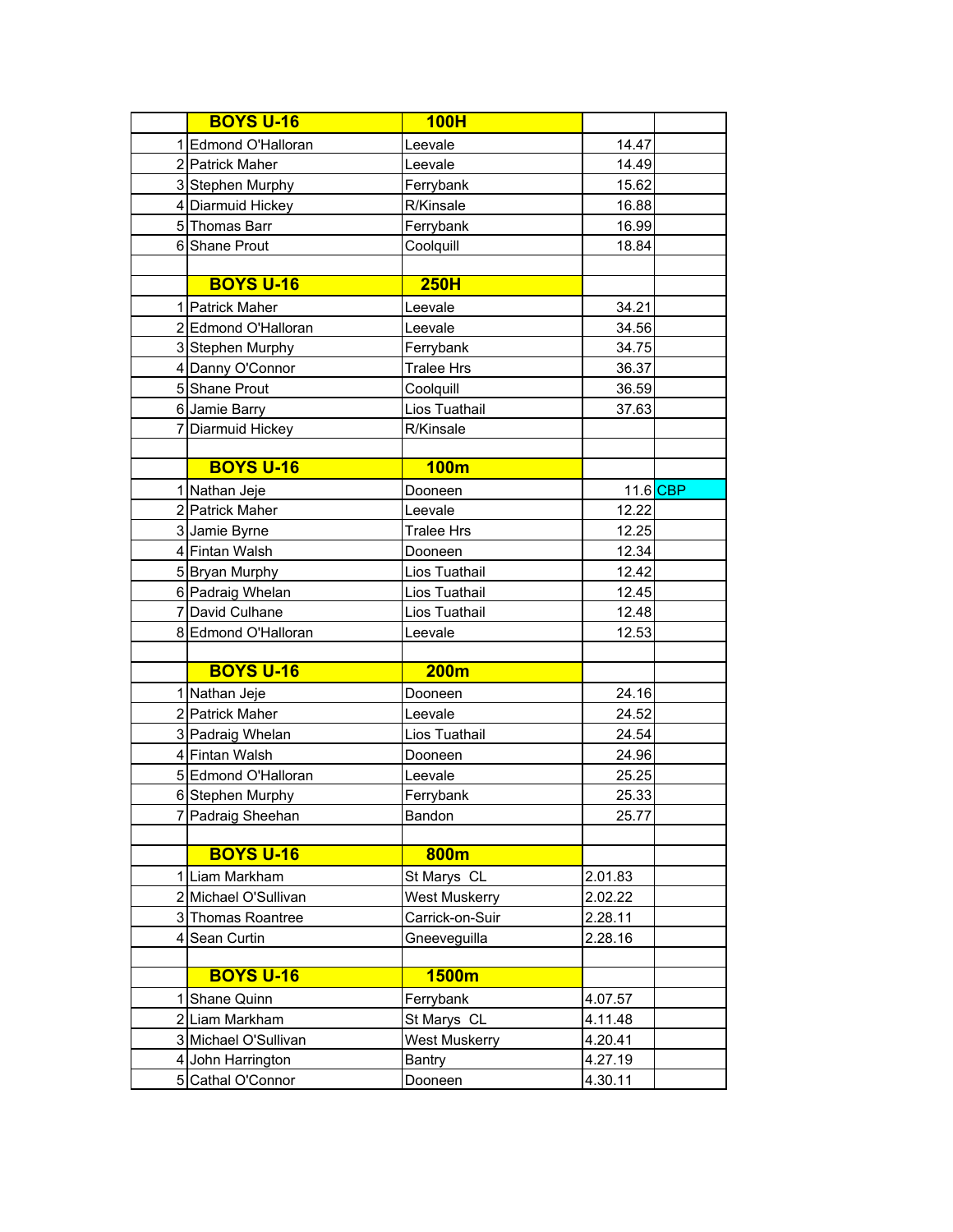|              | 6 Dara Chesser           | Ennis Track           | 4.34.10   |  |
|--------------|--------------------------|-----------------------|-----------|--|
|              | 7 Peter Hanrahan         | Togher                |           |  |
|              | 8 Sean Curtin            | Gneeveguilla          |           |  |
|              | 9 Brian Hallissey        | West Waterford        |           |  |
|              |                          |                       |           |  |
|              | <b>BOYS U-16</b>         | 3000m                 |           |  |
| 11           | Cathal O'Connor          | Dooneen               | 9.40.1    |  |
|              | 2 John Harrington        | Bantry                | 9.44.9    |  |
|              | 3 Dara Chesser           | Ennis Track           | 9.52.0    |  |
|              | 4 Daniel McCarthy        | West Waterford        |           |  |
|              | 5 Brian Hallissey        | West Waterford        |           |  |
|              | 6 Peter Hanrahan         | Togher                |           |  |
|              | 7 Adam O'Donnell         | Fethard               |           |  |
|              |                          |                       |           |  |
|              | <b>BOYS U-16</b>         | 3000m WALK            |           |  |
|              | 1 Shane O'Loughlin       | Kilnaboy              | 17.07.16  |  |
|              | 2 Gearoid Sheedy         | Bilboa                | 17.30.65  |  |
|              | 3 Joe Conway             | West Waterford        | 18.49.45  |  |
|              | Philip McGrath           | Clonmel               | DQ        |  |
|              | Gavin Crowley            | Gneeveguilla          | DQ        |  |
|              |                          |                       |           |  |
|              | <b>BOYS U-16</b>         | L.J                   |           |  |
|              | 1 Nathan Jeje            | Dooneen               | 6.07      |  |
|              | 2 Edmond O'Halloran      | Leevale               | 5.66      |  |
|              | 3 Stephen Murphy         | Ferrybank             | 5.64      |  |
|              | 4 Shane Prout            | Coolquill             | 5.34      |  |
|              | 5 John O'Sullivan        | <b>Abbey Striders</b> | 5.22      |  |
|              | 6 Danny O'Connor         | <b>Tralee Hrs</b>     | 5.1       |  |
|              | 7 David Killeen          | Leevale               | 5.07      |  |
|              | 8 Stephen Kelly          | Ferrybank             | 4.36      |  |
|              | 9 Jonathan Redfern       | Clonmel               | 4.08      |  |
|              |                          |                       |           |  |
|              | <b>BOYS U-16</b>         | H.J                   |           |  |
| $\mathbf{1}$ | Theo Wallace             | Ferrybank             | 1.7       |  |
|              | 2 Andrew Heffernan       | Ferrybank             | 1.7       |  |
|              | 3 Patrick Maher          | Leevale               | 1.65      |  |
| J4           | Padraig Whelan           | Lios Tuathail         | 1.6       |  |
| J4           | John O'Sullivan          | <b>Abbey Striders</b> | 1.6       |  |
|              | 6 Stephen Murphy         | Ferrybank             | 1.6       |  |
|              | 7 Matthew Hannon         | F/McSweeney           | 1.6       |  |
|              | 8 Thomas Barr            | Ferrybank             | 1.55      |  |
|              | 9 Shane Prout            | Coolquill             | 1.55      |  |
|              | 10 Cian Lannigan         | Clonmel               | 1.5       |  |
|              | 11 Conor Pullin          | Bandon                | 1.5       |  |
|              | Callum Burke-O; Driscoll | Belgooly              | <b>NJ</b> |  |
|              | David Reynolds           | Bandon                | NJ        |  |
|              |                          |                       |           |  |
|              | <b>BOYS U-16</b>         | <b>T.J</b>            |           |  |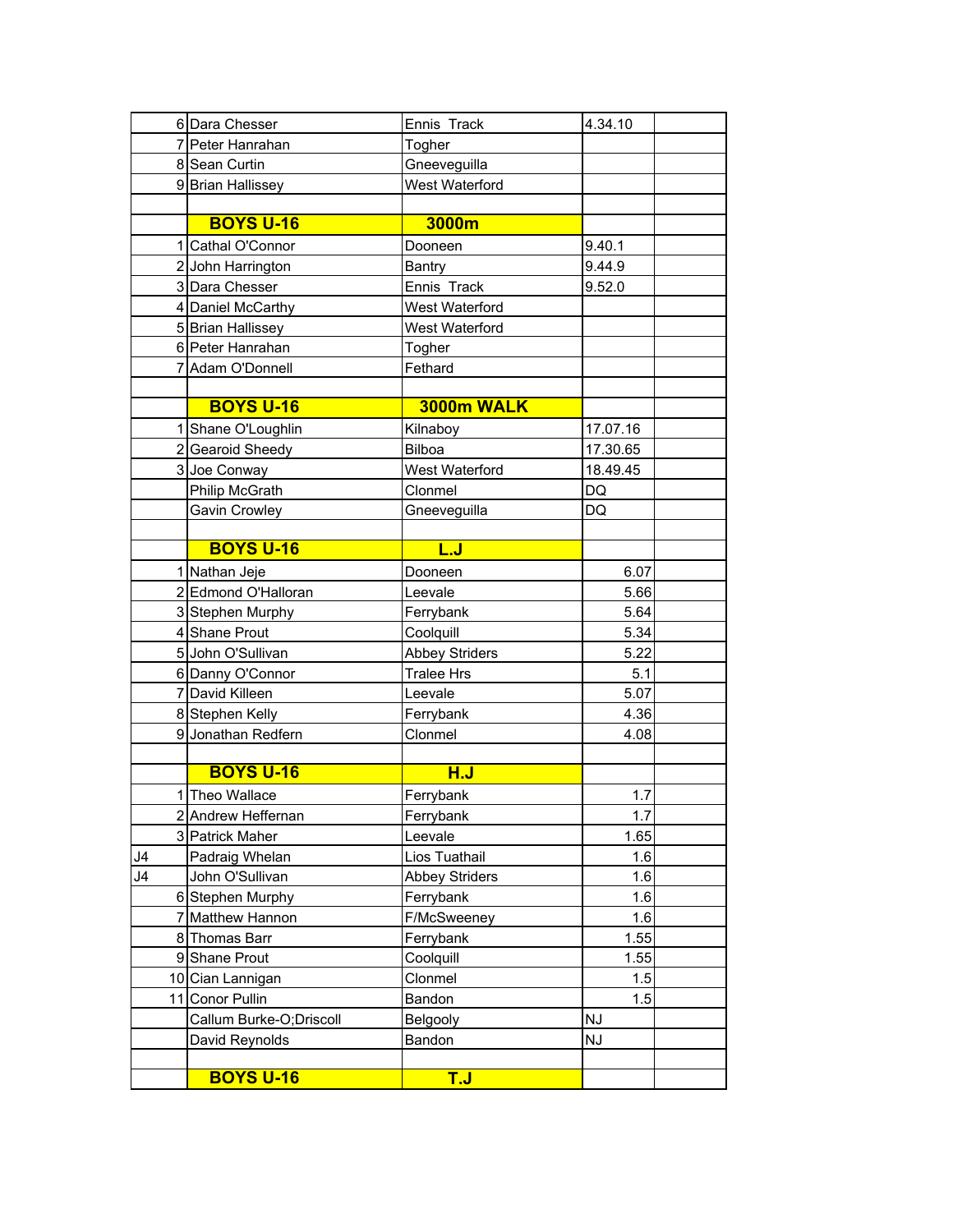| 1 Nathan Jeje                            | Dooneen         | 12.4    |
|------------------------------------------|-----------------|---------|
| 2 Patrick Maher                          | Leevale         | 11.87   |
| 3 Shane Prout                            | Coolquill       | 11.16   |
| 4 Stephen Murphy                         | Ferrybank       | 11.07   |
| 5 Thomas Barr                            | Ferrybank       | 10.86   |
| 6 Theo Wallace                           | Ferrybank       | 10.73   |
| 7 Andrew Heffernan                       | Ferrybank       | 10.23   |
|                                          |                 |         |
| <b>BOYS U-16</b>                         | P.V             |         |
| 1 Thomas Houlihan                        | West Waterford  | 3.8 CBP |
| 2 Michael Devine                         | West Waterford  | 2.6     |
| 3 Joe Conway                             | West Waterford  | 2.2     |
|                                          |                 |         |
| <b>BOYS U-16</b>                         | <b>SHOT</b>     |         |
| 1 Diarmuid Hickey                        | R/Kinsale       | 11.73   |
| 2 Callum Burke-O; Driscoll               | Belgooly        | 11.48   |
| 3 Denis Hayes                            | Farranfore M.V. | 11.45   |
| 4 Fintan Walsh                           | Dooneen         | 11.43   |
| 5 Thady Finucane                         | Estuary         | 11.13   |
| 6 Owen Walters                           | Bandon          | 10.02   |
| 7 David Reynolds                         | Bandon          | 10.02   |
| 8 Michael O'Neill                        | Gneeveguilla    | 9.47    |
| 9 Patrick Moloughwey                     | C-NaBhfear      | 9       |
| 10 Shane Prout                           | Coolquill       | 7.91    |
|                                          |                 |         |
|                                          | Clonmel         | 6.75    |
| 11 Philip McGrath                        |                 |         |
| <b>BOYS U-16</b>                         | <b>DISCUS</b>   |         |
|                                          | R/Kinsale       | 34.39   |
| 1 Diarmuid Hickey                        | Farranfore M.V. | 33.84   |
| 2 Stephen Hoctor                         | Youghal         | 30.94   |
| 3 David Ryan<br>4 Owen Walters           | Bandon          | 30.31   |
|                                          | Bandon          | 30.09   |
| 5 David Reynolds<br>6 Patrick Moloughwey | C-NaBhfear      | 27.9    |
| 7 Denis Hayes                            | Farranfore M.V. | 26.99   |
| 8 Fintan Walsh                           | Dooneen         | 26.44   |
| 9 Michael O'Neill                        | Gneeveguilla    | 24.89   |
| 10 David Dunne                           | Moyne           | 23.83   |
| 11 Shane Prout                           | Coolquill       | 17.08   |
|                                          |                 |         |
| <b>BOYS U-16</b>                         | <b>JAVELIN</b>  |         |
| <b>Conor Pullin</b>                      | Bandon          | 40.37   |
| 2 David Reynolds                         | Bandon          | 37.81   |
| 3 David Ryan                             | Youghal         | 36.56   |
| 4 Denis Hayes                            | Farranfore M.V. | 35.66   |
| 5 Diarmuid Hickey                        | R/Kinsale       | 34.47   |
| 6 Callum Burke-O; Driscoll               | Belgooly        | 30.94   |
| 7 Thady Finucane                         | Estuary         | 30.75   |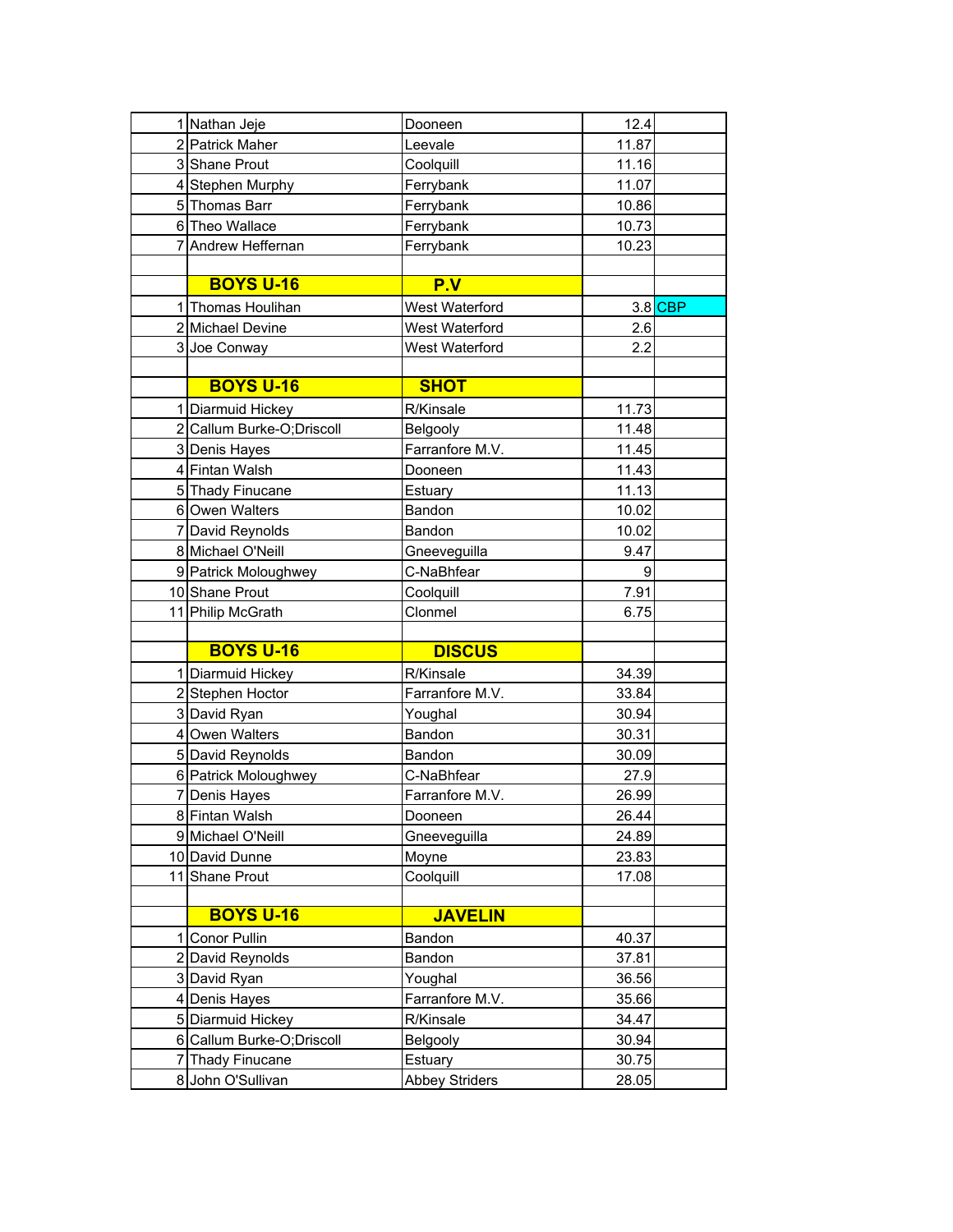|                | 9 Michael O'Neill     | Gneeveguilla          | 20.67     |
|----------------|-----------------------|-----------------------|-----------|
|                | 10 Cian Lannigan      | Clonmel               | 20.49     |
|                | 11 Philip McGrath     | Clonmel               | 18.59     |
|                | 12 Jonathan Desmond   | West Muskerry         | 17.88     |
|                | 13 Fintan Walsh       | Dooneen               | 17.12     |
|                | 14 Shane Prout        | Coolquill             | 13.75     |
|                |                       |                       |           |
|                | <b>BOYS U-16</b>      | <b>Hammer</b>         |           |
|                | 1 Denis Hayes         | Farranfore M.V.       | 41.72     |
|                | 2 Patrick Moloughwey  | C-NaBhfear            | 30        |
|                | 3 Owen Walters        | Bandon                | 27.96     |
|                | 4 Michael O'Neill     | Gneeveguilla          | 25.85     |
|                | 5 Shane Prout         | Coolquill             | 25.16     |
|                | 6 Thady Finucane      | Estuary               | 22.59     |
|                | 7 John Harrington     | <b>Bantry</b>         | 20.55     |
|                |                       |                       |           |
|                | <b>BOYS U-16</b>      | RELAY 4x100m          |           |
| 1              |                       | Lios Tuathail         | 47.62 CBP |
| $\overline{2}$ |                       | Dooneen               | 48.87     |
| 3              |                       | Ferrybank             | 49.81     |
| 4              |                       | <b>Abbey Striders</b> | 49.91     |
|                |                       |                       |           |
|                |                       |                       |           |
|                | <b>BOYS U-17</b>      | 100H                  |           |
|                | 1 Christopher Murnane | Leevale               | 14.45 CBP |
|                | 2 Keith Smith         | Carrick-on-Suir       |           |
|                |                       |                       | 15.55     |
|                | 3 Niall Stanley       | R/Kinsale             | 17.14     |
|                | 4 Dean Looby          | Clonmel               | 19.41     |
|                |                       |                       |           |
|                | <b>BOYS U-17</b>      | <b>300H</b>           |           |
|                | 1 Dara Kervick        | Carrick-on-Suir       | 41.33     |
|                | 2 Keith Smith         | Carrick-on-Suir       | 42.37     |
|                | 3 Niall Stanley       | R/Kinsale             | 44.74     |
|                |                       |                       |           |
|                | <b>BOYS U-17</b>      | 100m                  |           |
| 11             | Conal O'Callaghan     | Spa Muckross          | 11.57     |
|                | 2 Timmy Harrington    | Bandon                | 11.64     |
|                | 3 Cian Foley          | <b>Tralee Hrs</b>     | 11.75     |
|                | 4 Paul Hayes          | Lios Tuathail         | 11.82     |
|                | 5 Robin Healy         | Limerick              | 12.2      |
|                | 6 Niall Stanley       | R/Kinsale             | 12.36     |
|                | 7 Patrick Culhane     | Dooneen               | 13.15     |
|                |                       |                       |           |
|                | <b>BOYS U-17</b>      | 200m                  |           |
|                | 1 Conal O'Callaghan   | Spa Muckross          | 24.02     |
|                | 2 Christopher Murnane | Leevale               | 24.03     |
|                | 3 Cian Foley          | <b>Tralee Hrs</b>     | 24.29     |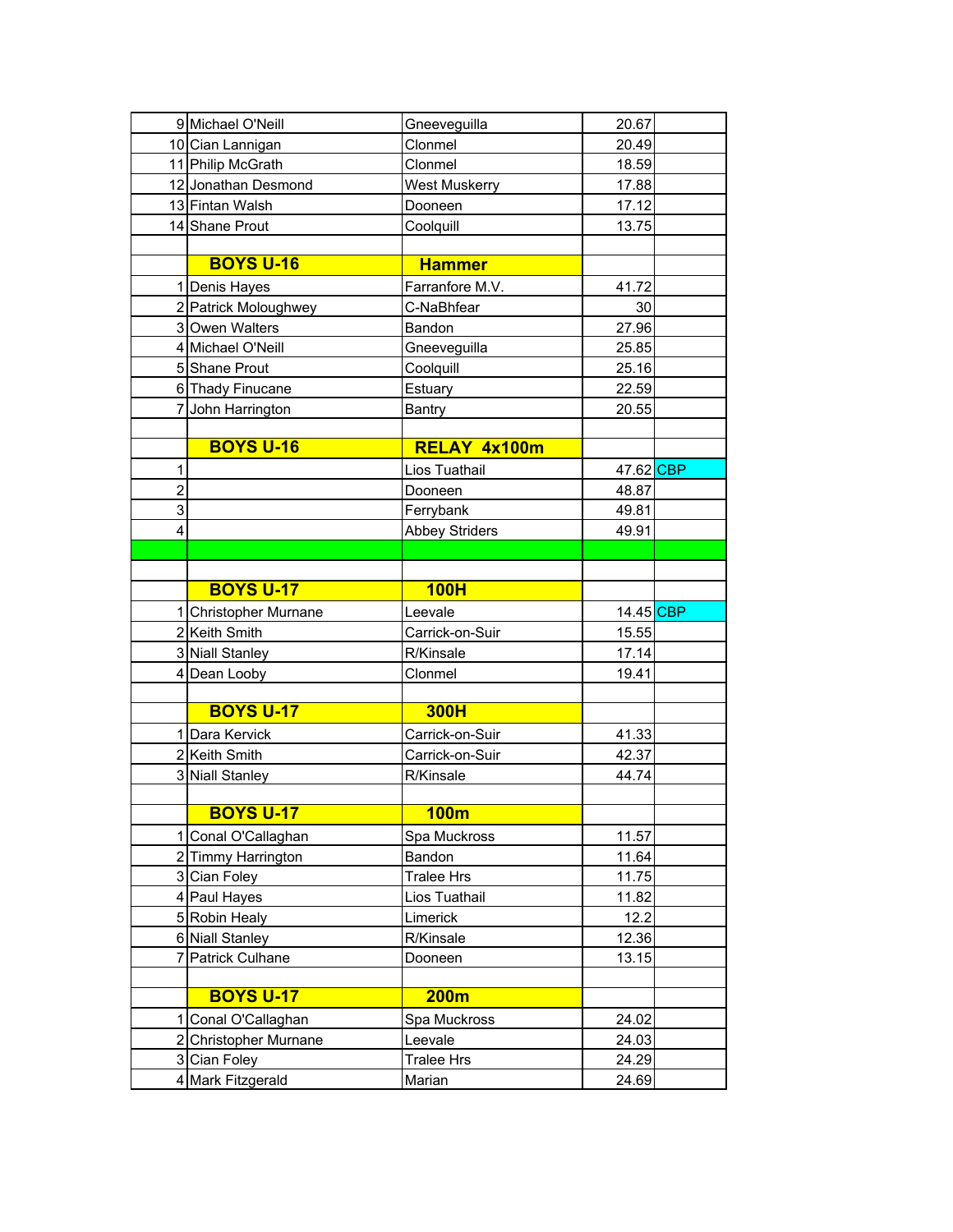|   | 5 Niall Stanley      | R/Kinsale            | 25.63    |
|---|----------------------|----------------------|----------|
|   |                      |                      |          |
|   | <b>BOYS U-17</b>     | 400m                 |          |
|   | 1 Mark Fitzgerald    | Marian               | 53.32    |
|   | 2 Dara Kervick       | Carrick-on-Suir      | 53.57    |
|   | 3 Robin Healy        | Limerick             | 59.02    |
|   |                      |                      |          |
|   | <b>BOYS U-17</b>     | 800m                 |          |
|   | 1 Alan O'Brien       | Togher               | 2.12.93  |
|   | 2 Adam Kelleher      | Togher               | 2.16.98  |
|   | 3 Brendan Lynch      | <b>West Muskerry</b> | 2.17.86  |
|   | 4 Niall Hanley       | Dooneen              | 2.20.56  |
|   | 5 James Maher        | Ennis Track          | 2.31.35  |
|   |                      |                      |          |
|   | <b>BOYS U-17</b>     | 1500m                |          |
|   | 1 Ryan Creech        | Leevale              | 4.23.47  |
|   | 2 Vincent Molumby    | <b>Thures Croke</b>  | 4.41.13  |
|   | 3 Brendan Lynch      | <b>West Muskerry</b> | 4.51.36  |
|   | 4 Niall Hanley       | Dooneen              | 4.54.21  |
|   | 5 James Maher        | Ennis Track          | 4.56.62  |
|   | 6 Adam Kelleher      | Togher               | 5.01.60  |
|   |                      |                      |          |
|   | <b>BOYS U-17</b>     | 3000m                |          |
|   | 1 Liam Harty         | Templemore           | 9.25.6   |
|   | 2 David O'Keeffe     | Togher               | 10.05    |
|   | 3 James Maher        | Ennis Track          | 10.05    |
|   |                      |                      |          |
|   | <b>BOYS U-17</b>     | <b>1500m S/C</b>     |          |
|   | 1 James Keane        | Lios Tuathail        | 4.57.67  |
|   | 2 David O'Keeffe     | Togher               | 5.05.22  |
|   |                      |                      |          |
|   | <b>BOYS U-17</b>     | 3000m WALK           |          |
| 1 | Dean Looby           | Clonmel              | 19.05.73 |
|   |                      |                      |          |
|   | <b>BOYS U-17</b>     | <u>L.J</u>           |          |
|   | 1 Timmy Harrington   | Bandon               | 6.1      |
|   | 2 Keith Smith        | Carrick-on-Suir      | 5.64     |
|   | 3 Niall Stanley      | R/Kinsale            | 5.43     |
|   | 4 Dean Looby         | Clonmel              | 5.27     |
|   | 5 Robin Healy        | Limerick             | 5.25     |
|   | 6 Stephen O'Riordan  | Templemore           | 4.52     |
|   | 7 Michael Keating    | Dooneen              | 4.27     |
|   |                      |                      |          |
|   | <b>BOYS U-17</b>     | <u>H.J</u>           |          |
| 1 | <b>Michael Healy</b> | Youghal              | 1.81     |
|   | 2 Andrew Kearney     | <b>Tralee Hrs</b>    | 1.81     |
|   | 3 Timmy Harrington   | Bandon               | 1.7      |
|   | 4 Jonathan Murphy    | C-NaBhfear           | 1.6      |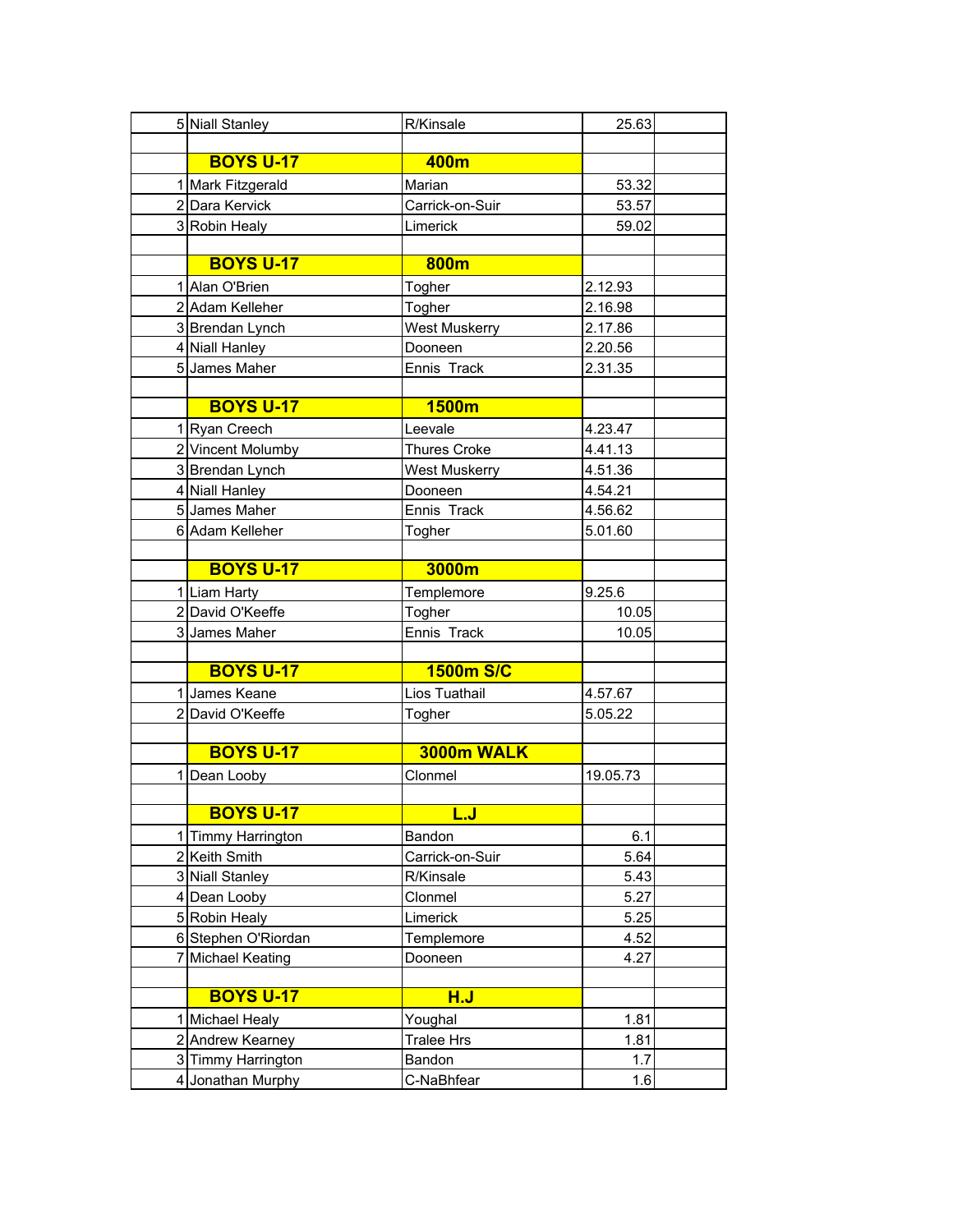| 5 Niall Stanley      | R/Kinsale         | 1.5   |  |
|----------------------|-------------------|-------|--|
| 6 Philip Doherty     | Youghal           | 1.4   |  |
|                      |                   |       |  |
| <b>BOYS U-17</b>     | T.J               |       |  |
| 1 Timmy Harrington   | Bandon            | 12.85 |  |
| 2 Dara Kervick       | Carrick-on-Suir   | 12.34 |  |
| 3 Keith Smith        | Carrick-on-Suir   | 11.59 |  |
| 4 Michael Healy      | Youghal           | 11.29 |  |
| 5 Robin Healy        | Limerick          | 11    |  |
| 6 Niall Stanley      | R/Kinsale         | 10.68 |  |
| 7 Philip Doherty     | Youghal           | 10.63 |  |
|                      |                   |       |  |
| <b>BOYS U-17</b>     | P.V               |       |  |
| 1 Patrick Palmer     | West Waterford    | 3.2   |  |
| 2 Michael Healy      | Youghal           | 2.9   |  |
|                      |                   |       |  |
| <b>BOYS U-17</b>     | <b>SHOT</b>       |       |  |
| 1 Denis O'Riordan    | Midleton          | 11.57 |  |
| 2 Christopher Whelan | K.C.K             | 11.53 |  |
| 3 Robin Healy        | Limerick          | 10.41 |  |
| 4 Jonathan Murphy    | C-NaBhfear        | 10.26 |  |
| 5 Tom Doyle          | Clonmel           | 10.04 |  |
| 6 Ian Kenneally      | G/Fermoy          | 9.73  |  |
| 7 Aidan O'Sullivan   | Kilmallock        | 9.68  |  |
| 8 Rikki Peters       | <b>Bantry</b>     | 8.99  |  |
| 9 Niall Stanley      | R/Kinsale         | 8.65  |  |
| 10 Paul Kearney      | C-NaBhfear        | 8.38  |  |
| 11 Stephen Slevin    | C-NaBhfear        | 6.98  |  |
|                      |                   |       |  |
| <b>BOYS U-17</b>     | <b>DISCUS</b>     |       |  |
| 1 Jonathan Murphy    | C-NaBhfear        | 32.25 |  |
| 2Lan O'Brien         | Bandon            | 30.04 |  |
| 3 Shane Hand         | Farranfore M.V.   | 29.73 |  |
| 4 Timmy Harrington   | Bandon            | 28.43 |  |
| 5 Aidan O'Sullivan   | Kilmallock        | 27.91 |  |
| 6 Stephen Slevin     | C-NaBhfear        | 18.88 |  |
|                      |                   |       |  |
| <b>BOYS U-17</b>     | <b>JAVELIN</b>    |       |  |
| 1 Tom Doyle          | Clonmel           | 41.02 |  |
| 2 Keith Smith        | Carrick-on-Suir   | 39.51 |  |
| 3 Aidan O'Sullivan   | Kilmallock        | 38.45 |  |
| 4 Patrick Palmer     | West Waterford    | 35.48 |  |
| 5 Jonathan Murphy    | C-NaBhfear        | 30.86 |  |
| 6 Paul Kearney       | C-NaBhfear        | 25.17 |  |
| 7 Andrew Kearney     | <b>Tralee Hrs</b> | 24.36 |  |
| 8 Stephen Slevin     | C-NaBhfear        | 21.58 |  |
|                      |                   |       |  |
| <b>BOYS U-17</b>     | <b>Hammer</b>     |       |  |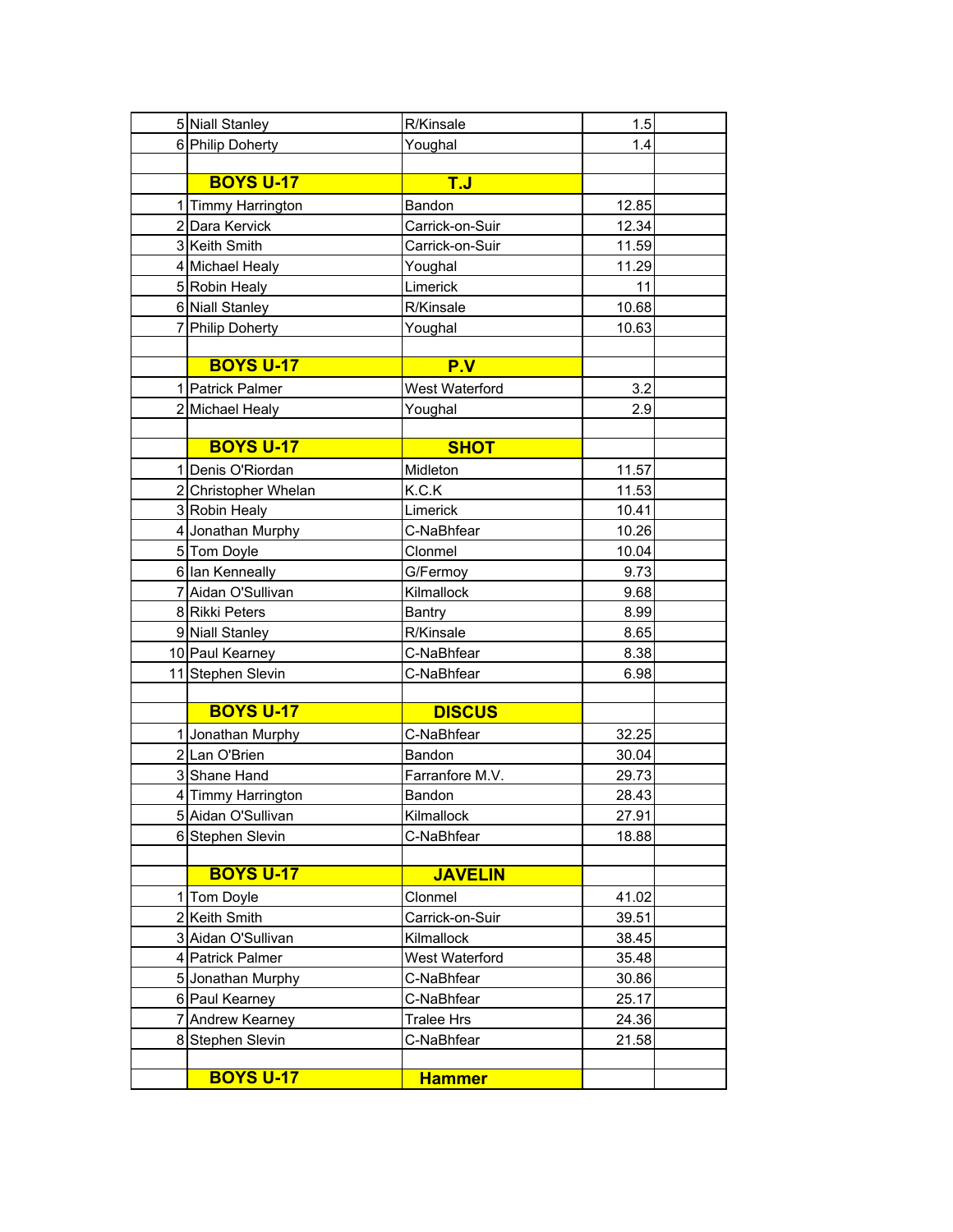|                | 1 Shane Hand               | Farranfore M.V.     | 41.57     |  |
|----------------|----------------------------|---------------------|-----------|--|
|                | 2 Denis O'Riordan          | Midleton            | 40.21     |  |
|                | 3 Jonathan Murphy          | C-NaBhfear          | 36.25     |  |
|                | 4 Ian Kenneally            | G/Fermoy            | 35.67     |  |
|                | 5 Paul Kearney             | C-NaBhfear          | 22.04     |  |
|                | 6 Stephen Slevin           | C-NaBhfear          | 19.4      |  |
|                |                            |                     |           |  |
|                | <b>BOYS U-17</b>           | RELAY 4x100m        |           |  |
| 1              |                            | Lios Tuathail       | 46.26     |  |
| $\overline{2}$ |                            | <b>Tralee Hrs</b>   | 46.65     |  |
| 3              |                            | Dooneen             | 47.85     |  |
| 4              |                            | Ferrybank           | 50.3      |  |
|                |                            |                     |           |  |
|                |                            |                     |           |  |
|                | <b>BOYS U-18</b>           | <b>110H</b>         |           |  |
| 1              | Cathal O'Connor            | Dooneen             | 20.62     |  |
|                |                            |                     |           |  |
|                | <b>BOYS U-18</b>           | 400H                |           |  |
|                | 1 Alan Corcaran            | Ferrybank           | 57.04 CBP |  |
|                | 2 Gavin Kennedy            | Ferrybank           | 59.19     |  |
|                | 3 Niall Prendeville        | Farranfore M.V.     | 64.48     |  |
|                |                            |                     |           |  |
|                | <b>BOYS U-18</b>           | <b>100m</b>         |           |  |
|                | <b>Christopher Russell</b> | Ferrybank           | 10.93 CBP |  |
|                | 2 Davin Quilligan          | Leevale             | 11.37     |  |
|                | 3 Ben McGilton             | <b>Tralee Hrs</b>   | 11.38     |  |
|                | 4 Chris Nash               | Bandon              | 12.34     |  |
|                | 5 Martin Sheehan           | Marian              | 12.37     |  |
|                | 6 Robert Cunningham        | Limerick            | 12.82     |  |
|                | 7 Liam Lynch               | Bilboa              |           |  |
|                | 8 Andrew Murphy            | Templemore          |           |  |
|                |                            |                     |           |  |
|                | <b>BOYS U-18</b>           | 200m                |           |  |
|                | 1 Davin Quilligan          | Leevale             | 23.5      |  |
|                | 2 Billy Ryan               | Ferrybank           | 23.71     |  |
|                | 3 Ben McGilton             | <b>Tralee Hrs</b>   | 23.83     |  |
|                | 4 Finbarr Horgan           | Clonmel             | 24.2      |  |
|                | 5 Martin Sheehan           | Marian              | 25.21     |  |
|                | 6 Chris Nash               | Bandon              | 25.51     |  |
|                |                            |                     |           |  |
|                | <b>BOYS U-18</b>           | 400m                |           |  |
|                | 1 Finbarr Horgan           | Clonmel             | 51.34 CBP |  |
|                | 2 Billy Ryan               | Ferrybank           | 51.58     |  |
|                | 3 Chris Nash               | Bandon              | 57.16     |  |
|                |                            |                     |           |  |
|                | <b>BOYS U-18</b>           | 800m                |           |  |
|                | 1 Keith Maher              | <b>Thures Croke</b> | 2.00.58   |  |
|                | 2 Finbarr Horgan           | Clonmel             | 2.01.30   |  |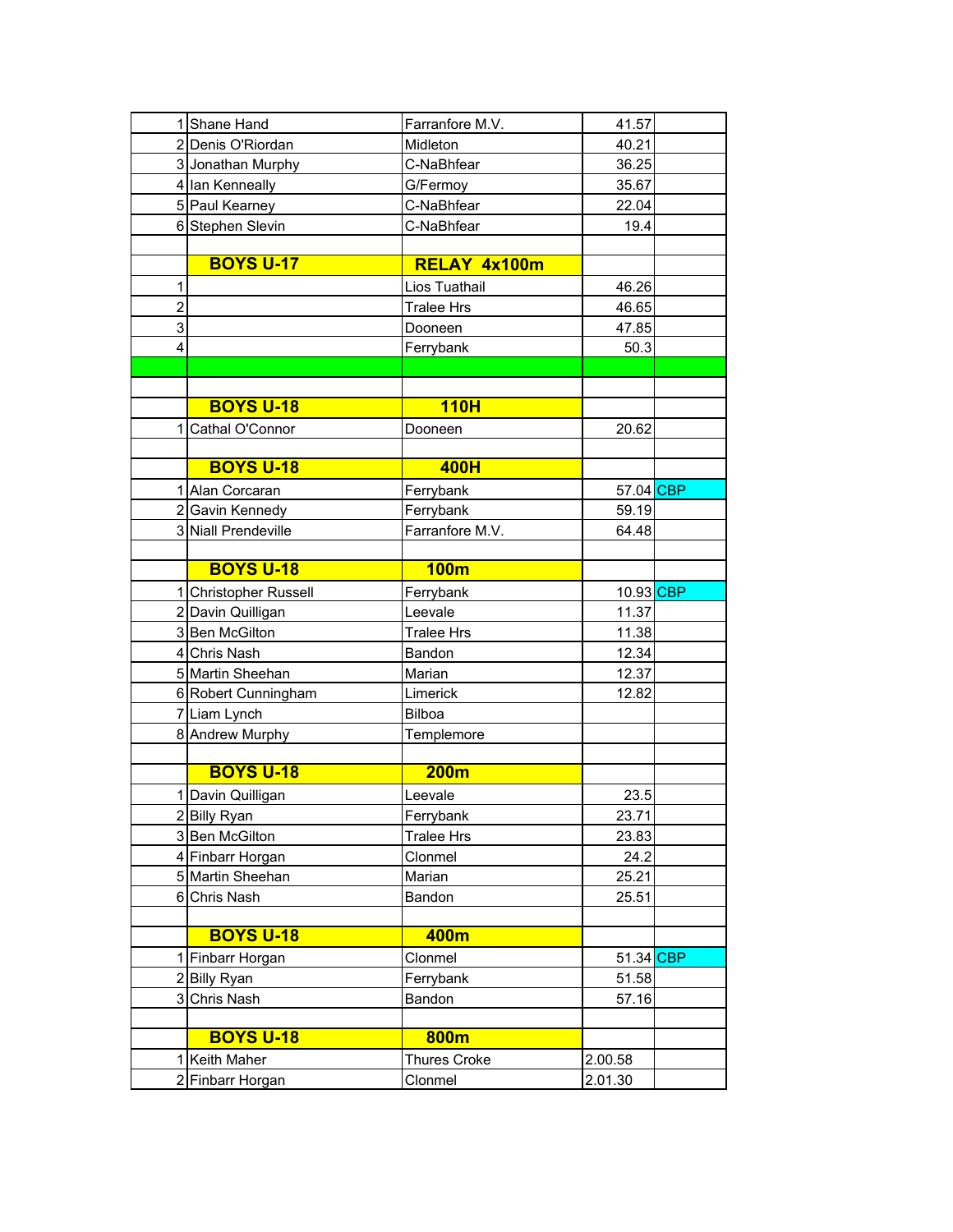|                | 3 Mark Shalloe                       | West Waterford               | 2.02.38        |
|----------------|--------------------------------------|------------------------------|----------------|
|                | 4 David Tobin                        | <b>Thures Croke</b>          | 2.02.70        |
|                | 5 Anthony Hennessy                   | Bandon                       | 2.03.35        |
|                | 6 James Maher                        | Templemore                   | 2.12.34        |
|                | 7 Cathal O'Connor                    | Dooneen                      | 2.12.96        |
|                |                                      |                              |                |
|                | <b>BOYS U-18</b>                     | 1500m                        |                |
|                | 1 Keith Maher                        | <b>Thures Croke</b>          | 4.11.08        |
|                | 2 David Tobin                        | <b>Thures Croke</b>          | 4.11.21        |
|                | 3 Mark Shalloe                       | West Waterford               | 4.12.62        |
|                | 4 Patrick Hogan                      | Ferrybank                    | 4.13.59        |
|                | 5 Patrick Flynn                      | Ferrybank                    | 4.18.61        |
|                | 6 Anthony Hennessy                   | Bandon                       | 4.19.78        |
|                |                                      |                              |                |
|                | <b>BOYS U-18</b>                     | 3000m                        |                |
|                | 1 David Tobin                        | <b>Thurles Crokes</b>        | 9.22.90        |
|                | 2 Patrick Hogan                      | Ferrybank                    | 9.23.67        |
|                | 3 Patrick Flynn                      | Ferrybank                    | 9.42.41        |
|                | 4 Alex Flynn                         | Ferrybank                    | 10.21.80       |
|                | 5 John Foley                         | Marian                       | 10.25.18       |
|                |                                      |                              |                |
|                | <b>BOYS U-18</b>                     | <b>2000m S/C</b>             |                |
| 1              | Colm Nolan                           | Clonmel                      |                |
|                |                                      |                              |                |
|                |                                      |                              |                |
|                | <b>BOYS U-18</b>                     | 5000m WALK                   |                |
|                | 1 Niall Prendeville                  | Farranfore M.V.              | 26.18.08       |
|                |                                      |                              |                |
|                | <b>BOYS U-18</b>                     | <u>L.J</u>                   |                |
|                | 1 Davin Quilligan                    | Leevale                      | 6.26           |
|                | 2 Gavin Kennedy                      | Ferrybank                    | 5.52           |
|                | 3 Risteard O'Lionaird                | Spa Muckross                 | 5.41           |
|                | 4 Cathal Hogan                       | Dundrum                      | 5.38           |
|                | 5 Cathal O'Connor                    | Dooneen                      | 5.26           |
|                | 6 Liam Lynch                         | <b>Bilboa</b>                | 4.65           |
|                | Kevin Moore                          | Dundrum                      | 4.3            |
|                |                                      |                              |                |
|                | <b>BOYS U-18</b>                     | H.J                          |                |
| <b>XXXXXX</b>  |                                      |                              |                |
|                | <b>BOYS U-18</b>                     | <b>T.J</b>                   |                |
|                | Alan Corcaran                        | Ferrybank                    | 11.49          |
| $\overline{2}$ | Cathal O'Connor                      | Dooneen                      | 11.35          |
|                |                                      |                              |                |
|                | <b>BOYS U-18</b>                     | P.V                          |                |
| 1              | Ray Kelly                            | Youghal                      | 2.2            |
|                |                                      |                              |                |
|                | <b>BOYS U-18</b>                     | <b>SHOT</b>                  |                |
|                | 1 Daniel Clifford<br>2 Dayle Kennedy | Farranfore M.V.<br>Ferrybank | 13.75<br>13.49 |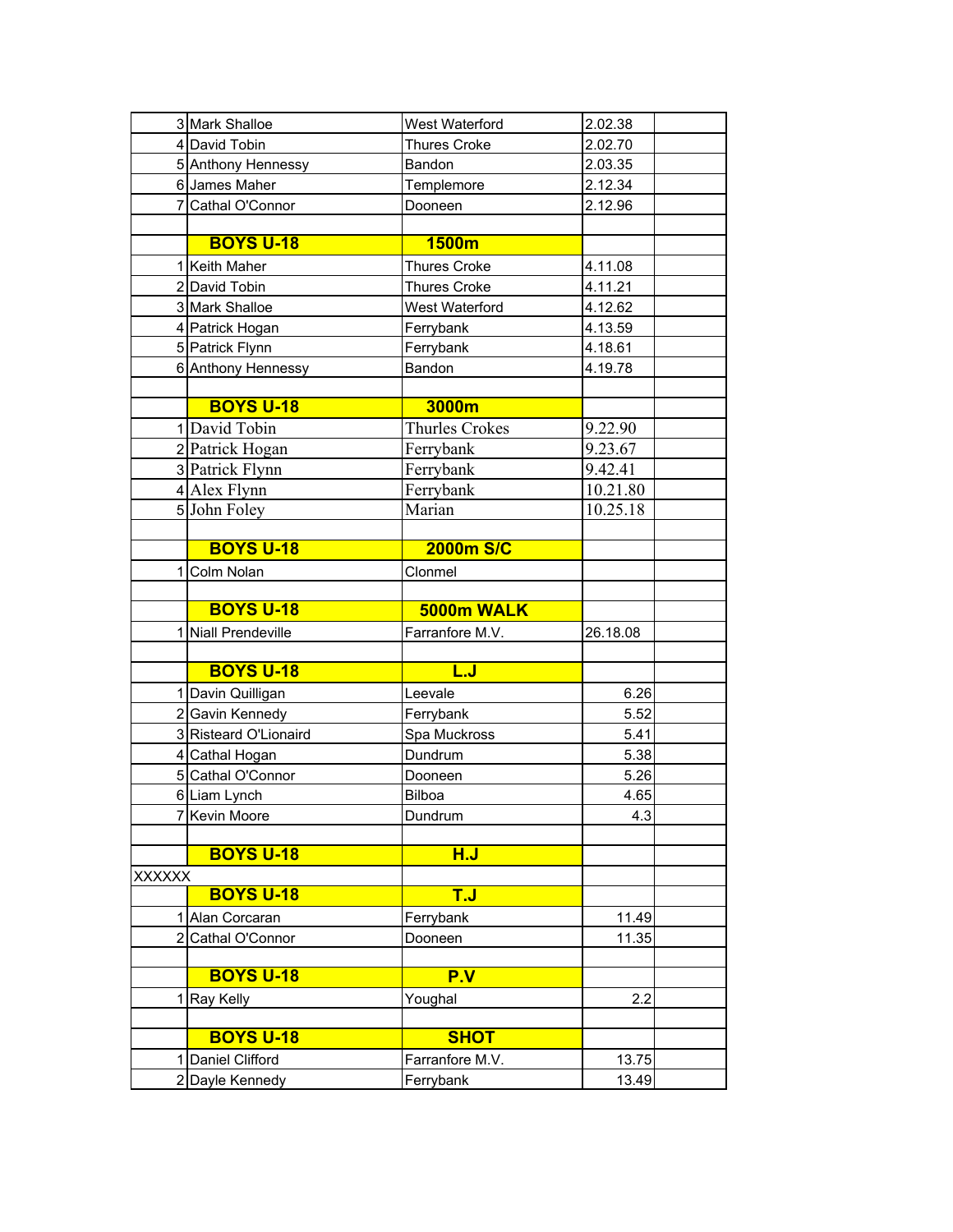|                | 3 Shane Kennedy                    | Ferrybank         | 12.47     |            |
|----------------|------------------------------------|-------------------|-----------|------------|
|                | 4 Seamus Murphy                    | C-NaBhfear        | 11.31     |            |
|                |                                    |                   |           |            |
|                | <b>BOYS U-18</b>                   | <b>DISCUS</b>     |           |            |
|                | 1 Daniel Clifford                  | Farranfore M.V.   | 49.01     |            |
|                | 2 Dayle Kennedy                    | Ferrybank         | 44.67     |            |
|                | 3 Shane Kennedy                    | Ferrybank         | 32.92     |            |
|                | 4 Seamus Murphy                    | C-NaBhfear        | 28.22     |            |
|                |                                    |                   |           |            |
|                | <b>BOYS U-18</b>                   | <b>JAVELIN</b>    |           |            |
|                | 1 Philip Burns                     | Belgooly          | 51.38     |            |
|                | 2 Shane Kennedy                    | Ferrybank         | 43.12     |            |
|                | 3 Daniel Clifford                  | Farranfore M.V.   | 32.89     |            |
|                | 4 Seamus Murphy                    | C-NaBhfear        | 31.19     |            |
|                |                                    |                   |           |            |
|                | <b>BOYS U-18</b>                   | <b>Hammer</b>     |           |            |
|                | 1 Daniel Clifford                  | Farranfore M.V.   | 46.33     |            |
|                | 2 Seamus Murphy                    | C-NaBhfear        | 32.08     |            |
|                |                                    |                   |           |            |
|                | <b>BOYS U-18</b>                   | RELAY 4x100m      |           |            |
| 1              |                                    | Ferrybank         | 47.4      |            |
| $\overline{2}$ |                                    | Bandon            | 48.91     |            |
|                |                                    |                   |           |            |
|                | <b>BOYS U-18</b>                   | RELAY 4x400m      |           |            |
|                |                                    |                   |           |            |
| 1              |                                    | Ferrybank         | 3.40.02   | <b>CBP</b> |
| $\overline{2}$ |                                    | Dooneen           | 4.18.09   |            |
|                |                                    |                   |           |            |
|                |                                    |                   |           |            |
|                | <b>BOYS U-19</b>                   | <b>110H</b>       |           |            |
|                | 1 Brendan O'Connor                 | Beara             | 20.18 CBP |            |
|                |                                    |                   |           |            |
|                | <b>BOYS U-19</b>                   | 400H              |           |            |
|                | 1 Brendan O'Connor                 | Beara             | 67.15     |            |
|                |                                    |                   |           |            |
|                | <b>BOYS U-19</b>                   | 100m              |           |            |
|                | 1 Niall Counihan                   | Dooneen           | 11.63     |            |
|                | 2 Thomas O'Sullivan                | Leevale           | 11.67     |            |
|                | 3 Ciaran Kenny                     | <b>B.I.AC</b>     | 11.7      |            |
|                | 4 David Boyd                       | <b>Tralee Hrs</b> | 11.74     |            |
|                | 5 Cian Costello                    | Dooneen           | 11.81     |            |
|                | 6 Brendan O'Connor                 | Beara             | 12.04     |            |
|                | 7 Michael Kelliher                 | <b>Tralee Hrs</b> | 12.06     |            |
|                | 8 Michael Lenihan                  | Limerick          | 12.77     |            |
|                |                                    |                   |           |            |
|                | <b>BOYS U-19</b>                   | <b>200m</b>       |           |            |
|                | 1 Ciaran Kenny                     | B.I.AC            | 23.66     |            |
|                | 2 David Boyd<br>3 Michael Kelliher | <b>Tralee Hrs</b> | 24.4      |            |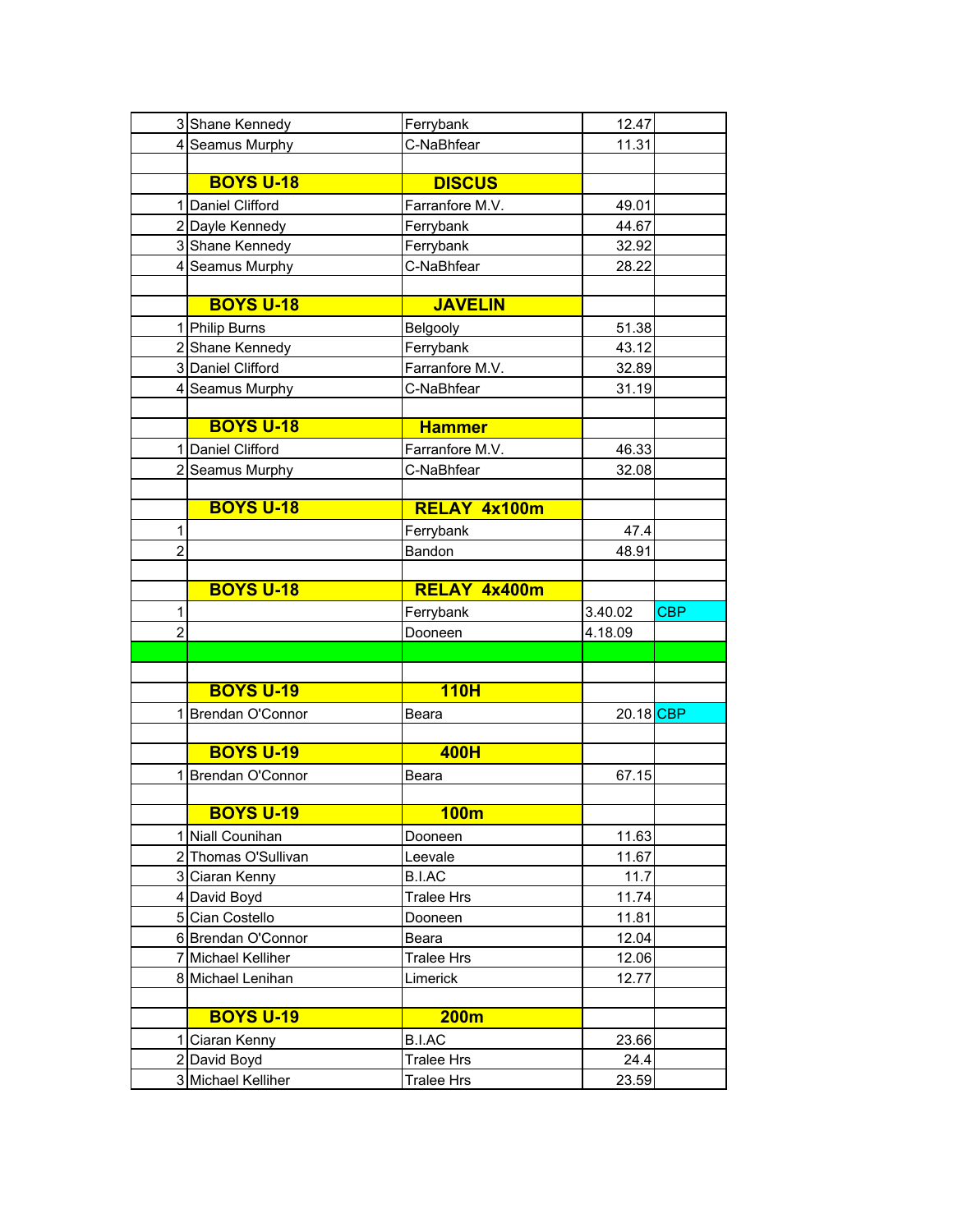| 4 Brendan O'Connor   | Beara             | 25.98     |            |
|----------------------|-------------------|-----------|------------|
| 5 Michael Lenihan    | Limerick          | 26.55     |            |
|                      |                   |           |            |
| <b>BOYS U-19</b>     | 400m              |           |            |
| 1 Ciaran Kenny       | <b>B.I.AC</b>     | 52        |            |
| 2 Dara Carroll       | <b>Tralee Hrs</b> | 53.34     |            |
| 3 Michael Lenihan    | Limerick          | 61.39     |            |
|                      |                   |           |            |
| <b>BOYS U-19</b>     | 800m              |           |            |
| 1 Niall Tuohy        | Ferrybank         | 1.52.35   | <b>CBP</b> |
| 2 Dara Carroll       | <b>Tralee Hrs</b> | 2.08.75   |            |
| 3 Niall Fitzgerald   | Limerick          | 2.12.98   |            |
| 4 John Collins       | Skibbereen        | 2.21.86   |            |
| 5 Christopher Doohan | Marian            | 2.36.71   |            |
|                      |                   |           |            |
| <b>BOYS U-19</b>     | 1500m             |           |            |
| 1 Niall Cormac       | Ballynonty        | 4.12.10   |            |
| 2 Ciaran Ryan        | Emerald           | 4.22.62   |            |
| 3 John Collins       | Skibbereen        | 4.35.55   |            |
| 4 Denis Metcalfe     | Leevale           | 4.47.78   |            |
|                      |                   |           |            |
| <b>BOYS U-19</b>     | 3000m             |           |            |
| 1 Niall Cormac       | Ballynonty        | 9.09.16   |            |
| 2 Ciaran Ryan        | Emerald           | 9.41.24   |            |
| 3 John Collins       | Skibbereen        | 9.54.08   |            |
| 4 Denis Metcalfe     | Leevale           | 10.15.02  |            |
| 5 Craig Harrington   | Togher            | 10.55.17  |            |
| 6 Christopher Doohan | Marian            | 11.24.87  |            |
| 7 Thomas Hayes       | Moycarkey-Coo     |           |            |
|                      |                   |           |            |
| <b>BOYS U-19</b>     | <b>2000m S/C</b>  |           |            |
| 1 Craig Harrington   | Togher            |           |            |
|                      |                   |           |            |
| <b>BOYS U-19</b>     | 5000m WALK        |           |            |
| 1 Thomas Hayes       | Moycarkey-Coo     | 34.28.95  |            |
|                      |                   |           |            |
| <b>BOYS U-19</b>     | <u>L.J</u>        |           |            |
| 1 Lunga Balman       | Marian            | 6.01      |            |
| 2 Brendan O'Connor   | Beara             | 5.9       |            |
|                      |                   |           |            |
| <b>BOYS U-19</b>     | H.J               |           |            |
| 1 Ian Crowley        | Farranfore M.V.   | 1.7       |            |
| 2 Alex Jones         | Templemore        | 1.6       |            |
| 3 Michael Kelliher   | <b>Tralee Hrs</b> | 1.6       |            |
| 4 Joseph Burns       | Gneeveguilla      | 1.5       |            |
|                      |                   |           |            |
| <b>BOYS U-19</b>     | T.J               |           |            |
| 1 Niall Counihan     | Dooneen           | 13.77 CBP |            |